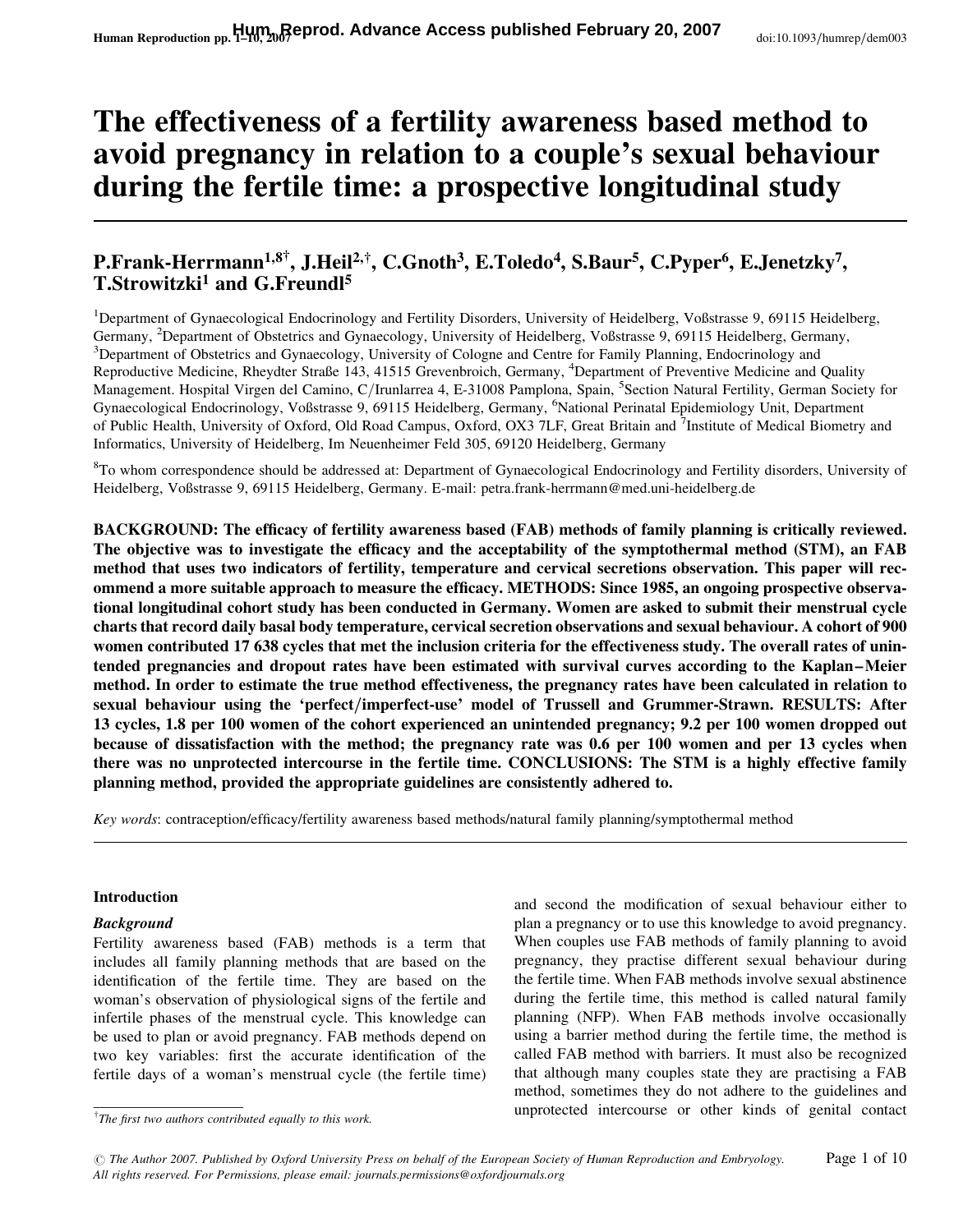occur during the fertile time. The efficacy of FAB methods to avoid pregnancy has been critically reviewed by several authors (Fehring et al., 1994; Frank-Herrmann et al., 1991; De Leizaola-Cordonnier, 1995; Barbato and Bertolotti, 1988; Hilgers and Stanford, 1998; Howard and Stanford, 1999; Kambic, 1999; The European Natural Family Planning Study Groups, 1999; Grimes et al., 2004). Several issues have been identified when attempting to compare the different FAB methods.

The first is that most FAB methods have evolved concurrently over the last 40 years in different countries; each has been lead by pioneers who have developed guidelines for their respective groups. This has resulted in many cases in a lack of evidence-based guidelines being developed and subsequently modified to conform to best scientific evidence.

The second issue is that efficacy rates may vary because they are derived from studies done with volunteers and researchers from different cultural backgrounds where motivation to avoid pregnancy and rigour of research methods may vary (World Health Organization, 1981a,b; Gomes and Congdon, 1988; Xu et al., 1994; Indian Council of Medical Research Task Force on Natural Family Planning 1996).

Third, the methods currently used to calculate the method effectiveness are questionable. Many investigators have recognized the importance of distinguishing between pregnancies attributable to user failure and method failure (method effectiveness). The standard procedure up to now was to compute separate method and use-effectiveness rates (pregnancies divided by exposure). In this procedure, all exposure from perfect and imperfect use is included in denominator of both method and user failure rates. The common misinterpretation is that the resulting method effectiveness rate yields information about the inherent efficacy of the method. Inherent method efficacy can be measured only when the numerator (method failures) is assessed in relation to the proper risk set, i.e. the exposure only when the method is used perfectly. For this reason, method effectiveness rates computed by the standard procedure are biased downwards to an unknown extent (Trussell and Grummer-Strawn, 1990).

This problem is further confounded by the different ways an unintended pregnancy is classified. Some prospective studies ensure the couple's intention to avoid a pregnancy is recorded at the beginning of each menstrual cycle. Other studies are retrospective and only question the couple's intention after sexual intercourse has been recorded during the fertile time.

The fourth issue is that some new FAB methods are simplified methods that are often used in developing countries and very relevant for settings where cost of teaching is an issue and where continuation has a higher priority than efficacy (Thapa et al., 1990; Jennings and Sinai, 2001; Arevalo et al., 2004).

To be able to make an informed choice when selecting a family planning method, couples need to know the efficacy of a method when used consistently and imperfectly. Trussell and Grummer-Strawn are critical about how efficacy has been calculated in previous studies. They argue that previously published rates of method and user failure for all contraceptive methods suffer from methodological errors and are biased downwards. Trussell and Grummer-Strawn (1990, 1991) recommend a new model of calculating perfect and imperfect use pregnancy rates which up to now has rarely been applied. This is likely to be due to the fact that this approach requires documentation of all sexual behaviour during each cycle.

# Description of the method

This paper describes a cohort of couples who used a method that consisted of recording the cervical secretion pattern, changes of basal body temperature and the application of a calculation rule. It is called the symptothermal method (STM) of NFP. The beginning and the end of the fertile time are identified by two parameters in order to have double-check system.

The following two guidelines are given to each couple to identify the first fertile day–both guidelines are applied and the first fertile day is the earliest day identified (Figure 1):

- (i) Change of cervical secretion: first appearance of cervical secretion.
- (ii) Calculation guideline: the first fertile day is the sixth day of the cycle (In NFP methodology, this is called the 'five days rule' which states that the first five



Figure 1. Determination of the fertile time according to the guidelines of the symptothermal (STM) method.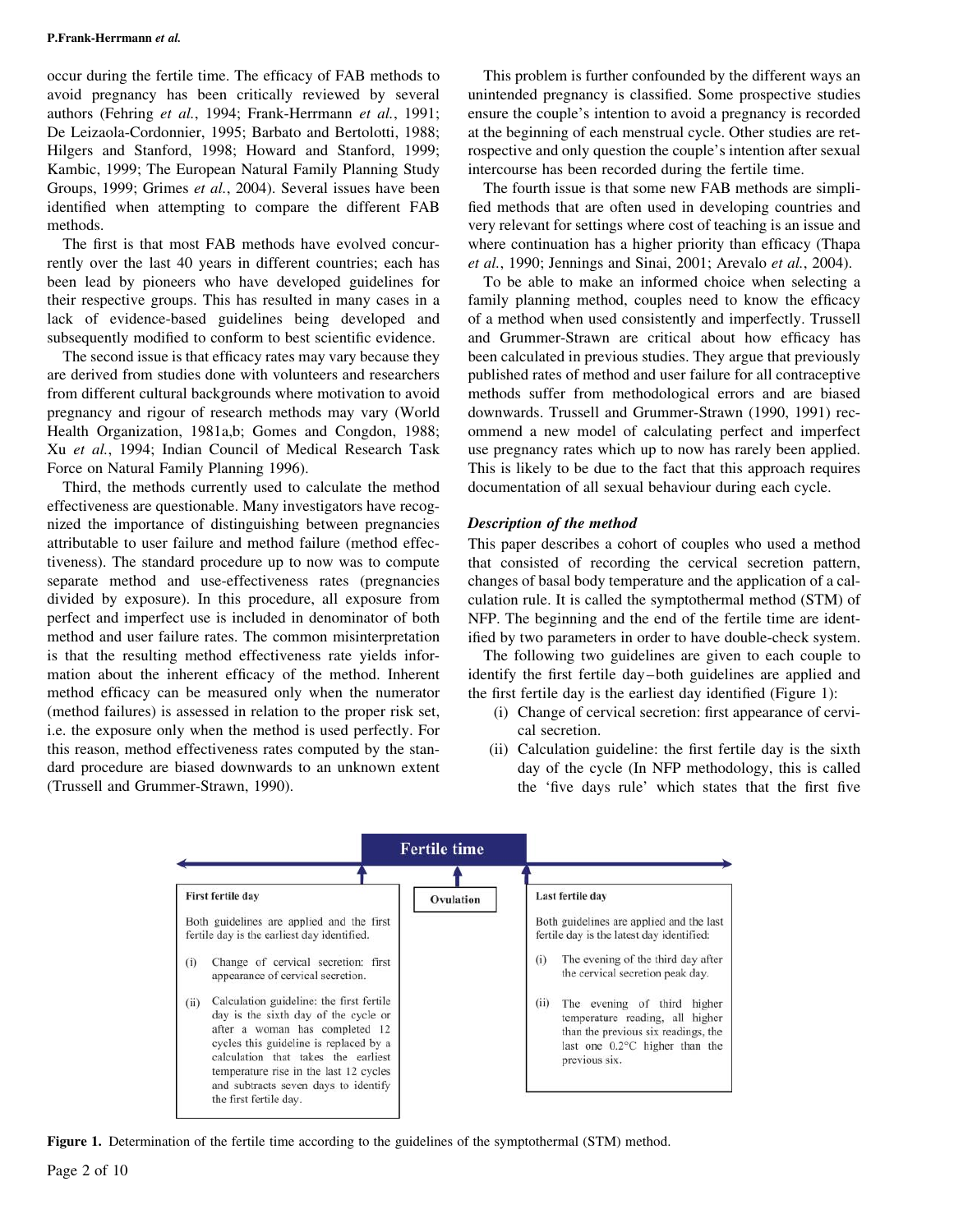days of the cycle are infertile days.) or after a woman has completed 12 cycles of use this guideline is replaced by a calculation that takes the earliest temperature rise in the last 12 cycles and subtracts seven days to identify the first fertile day (In NFP methodology, this is called the 'minus eight rule': earliest temperature rise in the last 12 cycles minus eight days to identify the last infertile day.)

The following two guidelines are given to each couple to identify the last fertile day—both guidelines are applied and the last fertile day is the latest day identified (Figure 1):

- (i) The evening of the third day after the cervical secretion peak day (The cervical secretion peak day is only recognized on the day following peak, when the secretions have become sticky again.)
- (ii) The evening of third higher temperature reading, all three higher than the previous six readings, the last one  $0.2^{\circ}$ C higher than the previous six.

These evidence-based guidelines have been developed following extensive research that has been carried out over the last 20 years. They have been adopted widely by FAB groups who teach the STM method (Raith et al., 1999). Detailed guidelines of the STM methodology are described elsewhere (Arbeitsgruppe NFP, 2006).

# **Objectives**

Our first objective was to analyse the overall use effectiveness of the STM method and to determine whether the effectiveness was different for different types of sexual behaviour during the fertile time according to the 'perfect/imperfect-use model' (Trussell and Grummer-Strawn, 1990). In particular, we specifically wanted to know if those women who only used the STM without combining with a barrier method during the fertile time had fewer unintended pregnancies, regarding the use-effectiveness rates, than those women who occasionally used barrier methods during the fertile time.

Our second objective was to investigate the acceptability of the STM method. We therefore reviewed those couples whose reasons for discontinuing the STM were due to dissatisfaction with the method or due to difficulties with using the STM.

#### Materials and methods

The study was conducted by the German NFP study centre in accordance with the ethical principles of the Declaration of Helsinki. The study centre is an integral part of the German Society of Gynaecological Endocrinology and Reproductive Medicine. Its main aim is to undertake research studies in the field of NFP and to evaluate NFP services. For the last 20 years, the study centre has coordinated this prospective, observational longitudinal cohort study. Between 1985 and 2005, the study enrolled 1599 women using the STM in different situations and collected data from 35 996 menstrual cycles. This data set has already addressed several questions (Gnoth et al., 1999, 2002, 2003). From this data set, a cohort of 900 women with 17 638 cycles met the effectiveness study selection criteria.

# Exclusion criteria

All couples with a reason of potential sub- and infertility, or not being exposed to risk of conception or trying for pregnancy with the help of Table I. Exclusion criteria and number of participants excluded

| Category                                | Number | Percentage |
|-----------------------------------------|--------|------------|
| Participants in the whole database      | 1599   |            |
| Participants in the effectiveness study | 900    |            |
| Excluded                                | 699    | 100        |
| Participants excluded by reason         |        |            |
| Pregnancy achieving at study entry      | 356    | 50.9       |
| Post-pill                               | 125    | 17.9       |
| Irregular cycles $($ >35 days)          | 74     | 10.6       |
| Post-partum/breastfeeding               | 59     | 8.5        |
| <b>Experienced</b> users                | 33     | 4.7        |
| Premenopausal women over 45 years       | 27     | 3.9        |
| No sexual partner                       | 12     | 1.7        |
| Young women under 19 years              | 8      | 1.1        |
| Post-abortum                            | 5      | 0.7        |

NFP were excluded. The reasons for excluding the women and the number of women excluded are given in Table I.

#### Inclusion criteria

The inclusion criteria are given in Table II in accordance with the recommendations from Tietze and Lewit (1974), Trussell and Kost (1987) and Potter (1996). A subcohort of 900 women with 17 638 cycles was selected out of the whole database.

The women had to state that they intended to avoid pregnancy and if they changed their intention they had to be willing to let the investigator know at once in order to have a clear definition of unintended pregnancy (discussed later). The women had to be willing to record all sexual behaviour, especially the occasional use of barrier methods to ensure clarity about the definitions for perfect/ imperfect-use (discussed later). The couples must not use any contraceptive methods other than barrier methods. The study specifically only included those couples who were starting to use the STM method and commencing the first STM cycle. To ensure the participants were likely to have normal fertility, the women had to be between 19 years at entry into the study and less than 46 years at the end of the study. To ensure the women could become pregnant (i.e. were likely to have fertile ovulations), the average cycle length of the women had to be between 22 and 35 days (20% of the cycles of each study participant was allowed to deviate outside this range). Only those women with no previous history of infertility were included. There was no requirement for proven fertility in terms of the women already having a history of being pregnant, in order not to exclude the younger, potentially more fertile and sexually active women. In a previous data analysis, we found no significant difference in unintended pregnancy rate between those with and without proven

Table II. Inclusion criteria for the effectiveness study

| Inclusion criteria |  |
|--------------------|--|
|                    |  |
|                    |  |

Age 19–45 years

Normal cycle lengths between 22 and 35 days (20% of cycle lengths could be outside this range) Willing to record family planning intention at the start of each cycle

Willing to record sexual behaviour, including sexual intercourse, genital

contact, withdrawal, occasional barrier use

Agreement not to use any other forms of contraception

No known history of subfertility or infertility

An established luteal phase of at least 10 days hyperthermic phase and at least 3 months following breastfeeding, oral contraception, post-partum, post-abortum

Willing to participate in the study for 12 months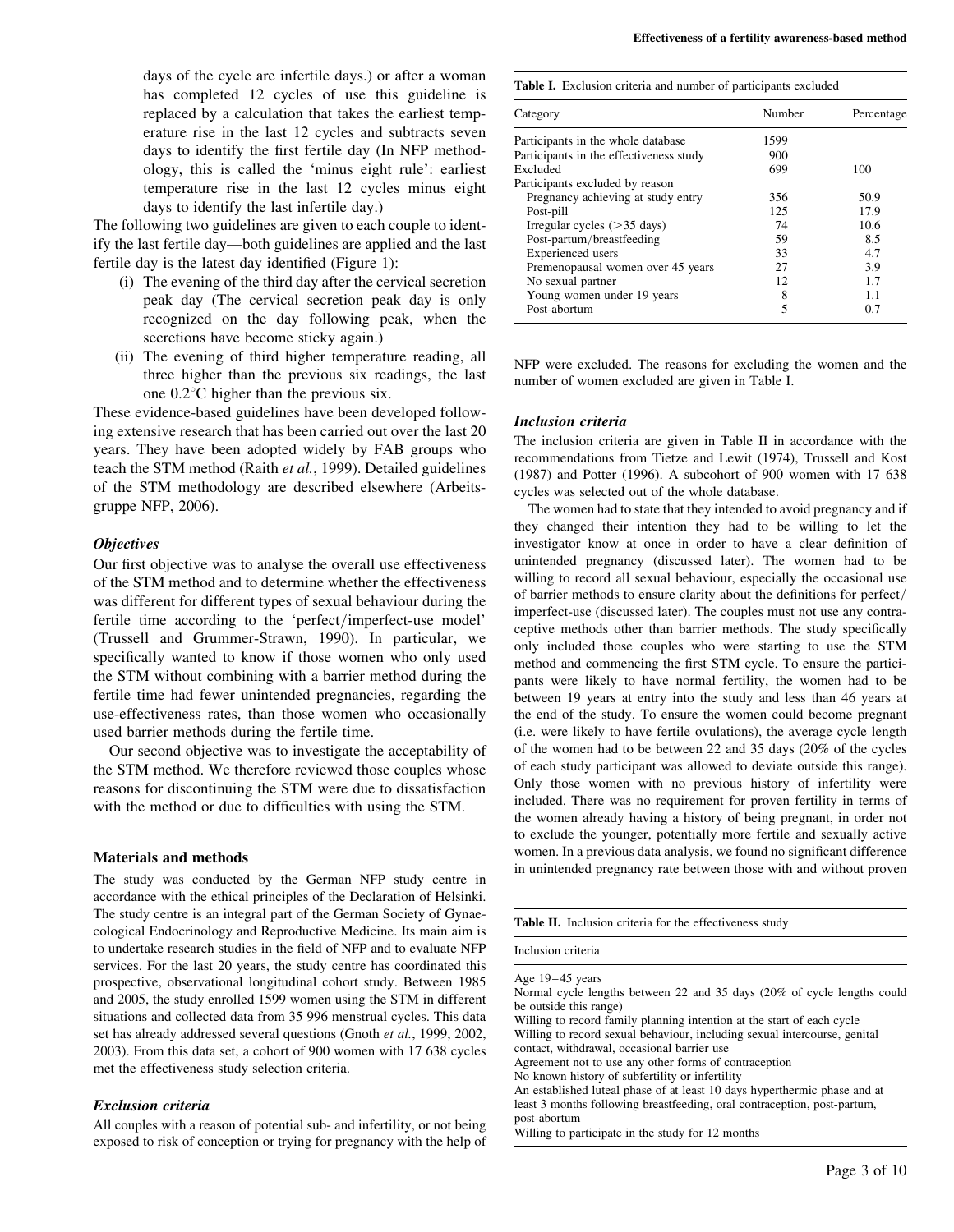#### P.Frank-Herrmann et al.

fertility (Frank-Herrmann et al., 1991). Women who had either delivered a child or breastfed or used oral contraceptives were only included after 3 months of an established luteal phase, diagnosed by an elevated temperature phase for at least 10 days. All the women were asked to agree to participate for at least 12 cycles.

# Teaching the STM

All the women who participated in the study were taught the STM by accredited teachers from the 'Arbeitsgruppe NFP' which was founded in 1981 with the aim of promoting NFP in Germany. In collaboration with the German NFP study centre, the training and the teaching methodology was standardized and adhered to strict guidelines. There were comprehensive teaching materials that accompanied the personal small group teaching sessions (Arbeitsgruppe NFP, 2006).

#### Recruitment of study participants

The participants were volunteers who had self-selected to join the study following given standardized information about the study by their STM teachers; all women gave their informed consent. Standardized admission questionnaires were used to collect relevant data concerning age, parity, family planning history and socio-demographic background. All women were asked to send their cycle charts, after each cycle was completed, that recorded basal body temperature, quality of cervical secretions, cycle length, family planning intention and sexual behaviour directly to the study centre. Those women, whose cycle charts did not reach the study centre, were contacted on three separate occasions by the study centre via the woman's personal teacher. If a woman did not respond to any of the requests for information she was then classified as lost to follow-up.

# **Discontinuation**

We were specifically investigating the acceptability of the STM. Therefore, the most important reasons given for discontinuation were those due to dissatisfaction with the STM, and/or change to other family planning method.

Table III lists all the reasons for discontinuation.

## Data collection

The software used to handle the data was a Microsoft Access<sup>®</sup> relational database system called NFP DAT 1.0; it is described in a previous paper (Gnoth et al., 1999). It has an automated analysis system that follows-up the participant every 3 months.

#### Definition of the pregnancy

The definition of pregnancy was an elevated temperature of longer than 18 days and clinical pregnancy test confirmed by the researcher.

Table III. Reasons for discontinuation during the effectiveness study

Reasons for discontinuation

Unintended pregnancy

Change to other family planning method

All the pregnancy charts were reviewed and confirmed by the scientific committee of the NFP study centre.

# Definition of the unintended pregnancy

Pregnancies were classified as intended or unintended on the basis of the statements made by the women before conception. At the end of each menstrual cycle, the woman was asked to state if she was planning to become pregnant the following cycle. This was documented in the completed cycle chart. If she forgot to answer this question, and if a pregnancy occurred in the next cycle, it was always classified as an unintended pregnancy. If charts did not reach the study centre in time, the last indicated family planning intention held at the study centre was used to classify a pregnancy as intended or unintended.

#### Data analyses

Statistical analyses were carried out using the  $SAS^{\circledast}$  package, version 8. We used the non-parametric model of Kaplan–Meier, the survival curve or actuarial curve, to estimate the rates of unintended pregnancy, the drop out due to dissatisfaction and the women lost to follow-up (Kaplan and Meier, 1958; Matthews and Farewell, 1996). We defined the 'survival' of a woman as the duration in the study until she dropped out for the target event  $($  = unintended pregnancy). Other dropouts are censored. The time unit was the menstrual cycle, therefore, the estimated rates correspond to the life table approach of Tietze and Potter, often used in earlier family planning studies (Potter, 1966; Tietze and Lewit, 1974). In contrast to the Pearl-index, the actuarial curves according to Kaplan–Meier represent a timerelated hazard estimation. The results at observation cycle 13 can roughly be compared to the Pearl-index  $(=$  number of unintended pregnancies per 100 women years, defining 13 cycles to be one woman year). To compare the actuarial curves of different parameters, a logrank test was performed. Chi-squared-test was used for categorical data.

The Kaplan–Meier approach was used to calculate the overall effectiveness rates. Pregnancies due to both method and user failure were included.

In order to calculate the method effectiveness, we used a modified model of the 'perfect/imperfect-use' approach (discussed earlier, Trussell and Grummer-Strawn, 1990): pregnancy rates were calculated according to sexual behaviour: all unintended pregnancies that occurred during a defined mode of sexual behaviour were related to all cycles of the corresponding type of sexual behaviour, i. e. unintended pregnancies that occurred in cycles with protected intercourse during the fertile time were related to only those cycles with protected intercourse in the fertile time. According to this approach, we defined the following categories of sexual behaviour in the fertile time: only abstinence, only protected intercourse, protected and unprotected intercourse, only unprotected intercourse, coitus interruptus or genital contact.

# Results

To evaluate the overall use-effectiveness as well as the method-related discontinuation and lost to follow-up, we studied the following groups:

- (i) Out of the whole cohort of 900 women and 17 638 cycles, we calculated the overall use-effectiveness as well as the method-related discontinuation, the lost to follow-up and the overall duration of study participation.
- (ii) This whole cohort was divided into two subgroups: 322 women used only the STM ('STM only'-group) and

Desire to get pregnant

Discontinuation because the couple was dissatisfied with the method: discomfort with the method, problems with observing the indicators of fertility, feeling of insecurity, finding the fertile time too long, finding it difficult to abstain during this time

The woman does not want to be part of the study any longer; however, she will continue practising the symptothesmal (STM) method Medical or surgical reasons (e.g. Hysterectomy) Separation from partner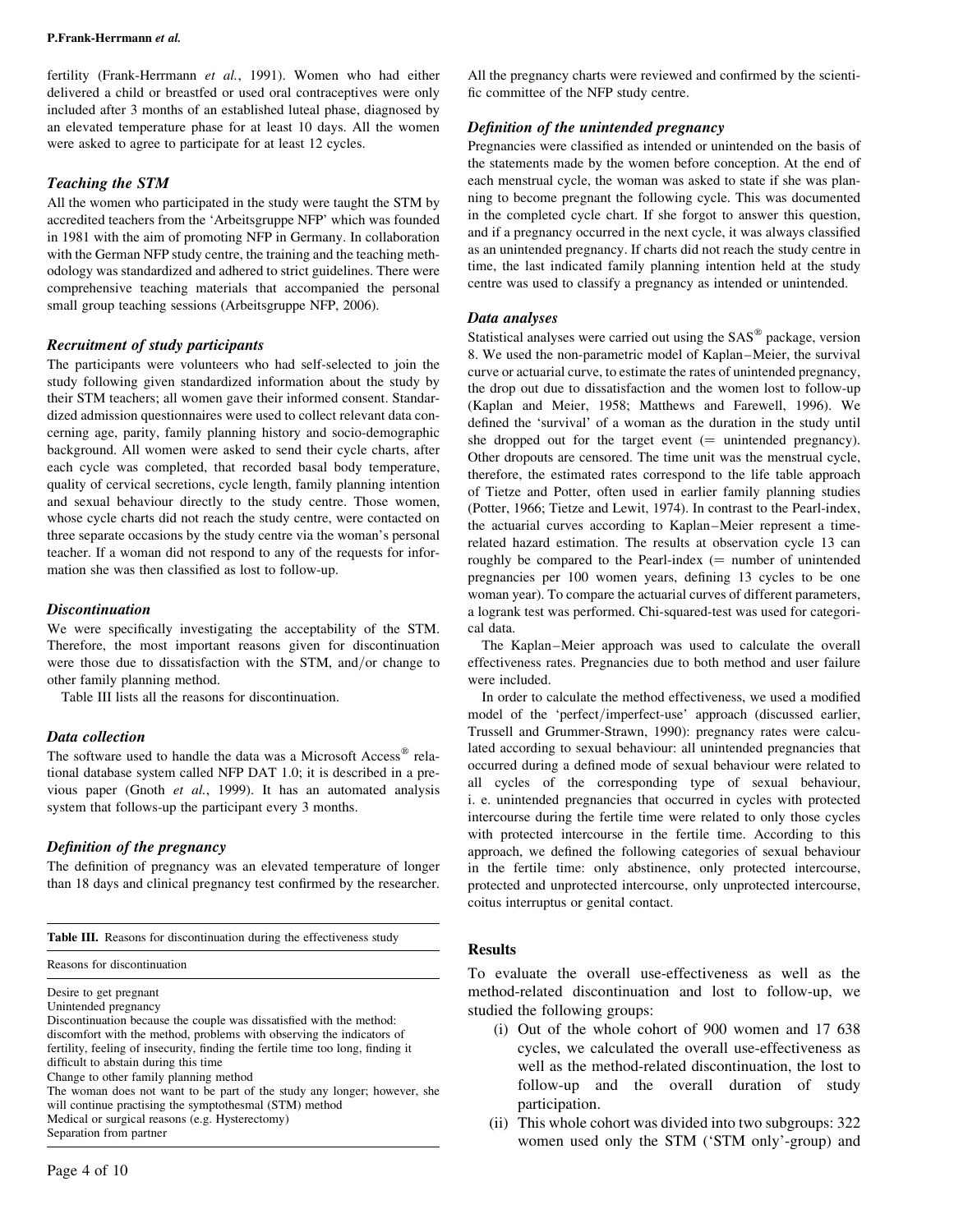509 women used the STM with occasional use of barriers in the fertile time ('STM mix'-group). The 'STM mix'-group used a barrier method in 53% of their cycles. Life table pregnancy rates have been analysed separately for these two groups. Sixty-nine women did not document their sexual behaviour and were therefore excluded from that analysis.

To analyse the pregnancies according to the modified 'perfect/ imperfect-use' model, we formed different categories as described earlier.

# Client profile

The socio-demographic characteristics of the study population are shown in Table IV More than 60% of the women were between 19 and 29 years old. Nearly two-thirds of the women had a medium educational level (German baccalaureate or equivalent without a university degree), 52% were nulligravidas; about 20% had reached their desired family size and nearly 60% of the women wanted a further child in the future but not during the year of the study.

### Overall unintended pregnancy rates (use-effectiveness)

For the whole cohort, we calculated an unintended pregnancy rate of 1.79  $(+/- 0.52$  standard error) per 100 women after 13 months of use (Table V); all unintended pregnancies due to method and user failure were included. There was no difference between the learning phase (first 3 months of use) and the subsequent months of use.

We compared the rates of unintended pregnancies between the two groups 'STM only' and 'STM mix' (Table VI). From

|             | <b>Table IV.</b> Socio-demographic characteristics of the cohort at study entry |  |  |  |
|-------------|---------------------------------------------------------------------------------|--|--|--|
| $(n = 900)$ |                                                                                 |  |  |  |

| Feature                                   | Categories          | $\%$ |
|-------------------------------------------|---------------------|------|
| Age distribution ( $n = 900$ )            | $19-24$ years       | 24.7 |
|                                           | $25-29$ years       | 38.6 |
|                                           | $30-35$ years       | 24.7 |
|                                           | $35-39$ years       | 8.9  |
|                                           | $40-45$ years       | 3.2  |
| Highest educational level ( $n = 891$ )   | Primary school      | 11.1 |
|                                           | Secondary school    | 63.5 |
|                                           | University degree   | 25.4 |
| Occupation ( $n = 880$ )                  | Working or training | 60.0 |
|                                           | Housewife           | 39.0 |
|                                           | Unemployed          | 1.0  |
| Marital status ( $n = 888$ )              | Married             | 35.8 |
|                                           | Unmarried           | 62.5 |
|                                           | Divorced            | 1.7  |
| Religion ( $n = 885$ )                    | Catholic            | 73.8 |
|                                           | Protestant          | 19.2 |
|                                           | Others              | 1.0  |
|                                           | None                | 6.1  |
| No. of previous pregnancies ( $n = 856$ ) | $\Omega$            | 51.9 |
|                                           | $1 - 2$             | 34.7 |
|                                           | >3                  | 13.4 |
| Family planning intention $(n = 838)$     | Spacer              | 57.4 |
|                                           | Limiter             | 20.6 |
|                                           | Undecided           | 22.0 |
| Cycle range $(n = 900)$                   | up to 5 days        | 55.4 |
|                                           | $>5$ days           | 44.6 |

Where these numbers do not total 900, the reminder are women for whom there is no information.

a univariate point of view, we calculated slightly different rates of 1.62  $(+/- 0.89)$  for the STM only-group versus 2.02  $(+/- 0.72)$  for the 'STM mix' group at 13 cycles– which corresponds approximately to 1 year. At 24 cycles the differences were inversed. These differences were not found to be statistically significant at any time (Logrank test:  $\chi^2$  < 0.31, hence *P* > 0.60).

Figure 2 illustrates the overlapping standard errors.

# Pregnancy rates in relation to sexual behaviour in the fertile time

In order to accurately estimate the true method effectiveness according to the 'perfect/imperfect-use' approach, every type of sexual behaviour had to be documented. Charting of sexual behaviour occurred in 85% of the cycles; analyses of these cycles showed that in more than a third the STM was used with abstinence during the fertile time, which reflects the 'perfect-use' scenario and true method effectiveness. For perfect use, the unintended pregnancy rate was 0.43 per 100 women and 13 cycles (Table VII).

In contrast, the rate of unintended pregnancies in cycles with unprotected intercourse during the fertile time the unintended pregnancy rate was significantly higher with 7.47 per 13 cycles  $(P < 0.00001)$  and 100 women (Table VII and Figure 3). In 16 of the 22 pregnancy cycles, there was unprotected intercourse in the fertile time.

#### **Discontinuation**

Discontinuation for dissatisfaction or difficulties with the method, including change to another family planning method was an important parameter of acceptability. The overall discontinuation rate for this category was 9.2 per 100 women at 13 cycles of method-use (Table VIII).

The overall rate of lost to follow up was 6.7% after 13 cycles (Table VIII).

Other reasons for discontinuation before cycle 13 given by 34% of the couples included: desire to achieve a pregnancy (8%); separation from partner (2%); medical reasons (4%) and most frequently (22%) because they wished to discontinue participating in the study, although they wished to continue to use the STM.

#### Study population duration of participation

Figure 3 shows the study population over time. The study started with 900 women, 322 of them using 'STM only' and 509 of them using 'STM mix'. 69 women did not document their sexual behaviour. Figure 4 shows that almost 70% of the couples participated in the study for at least 12 cycles. Less than 25% of the couples remained in the study for longer than 24 cycles. Therefore, the time bias influencing the pregnancy rates according to the Trussell approach was not too serious, especially taking into account that all the participants who joined the study were new STM users.

# Discussion

We believe that this is a significant prospective cohort study of a clearly defined STM method that has several distinctive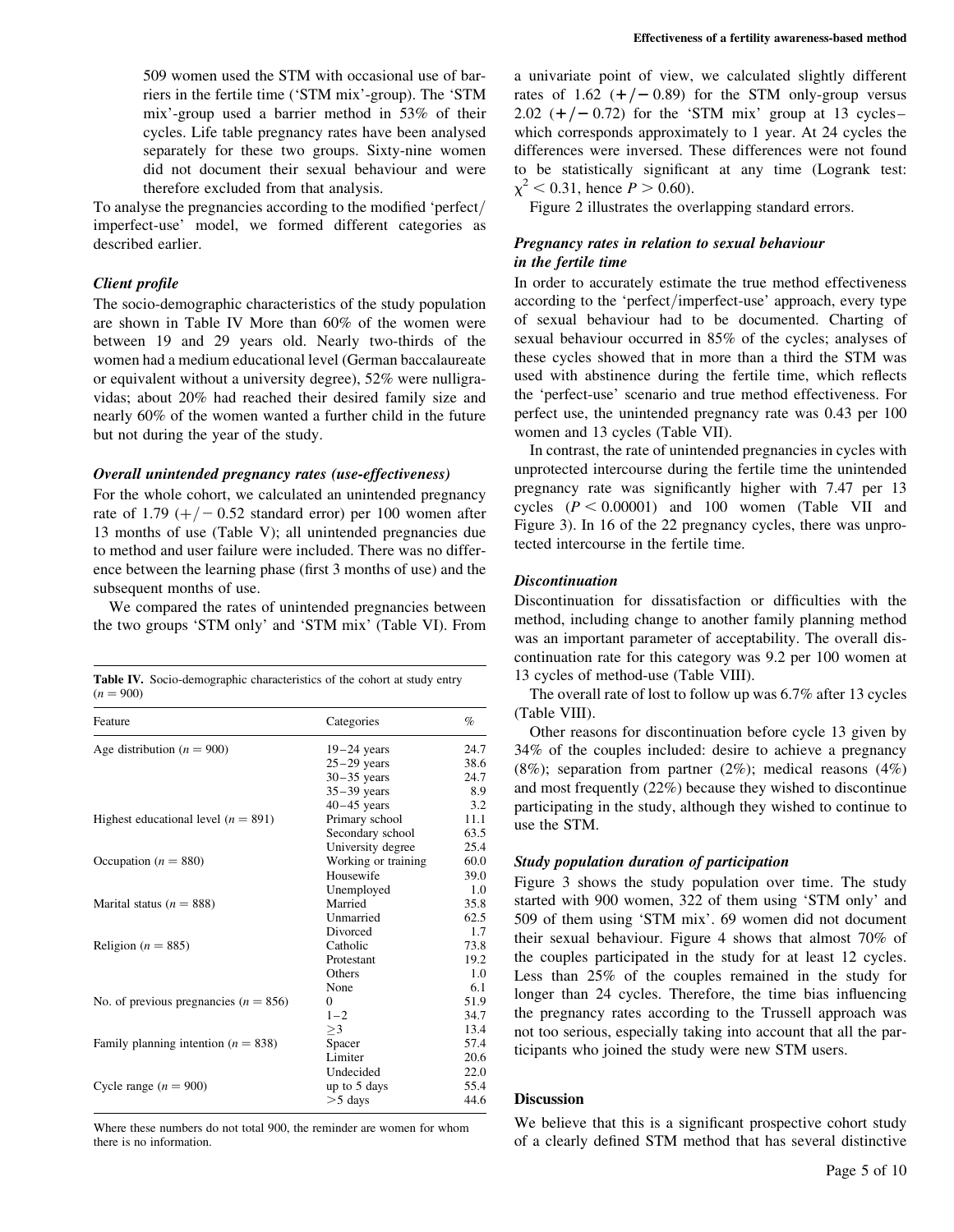| Table V. Overall unintended pregnancy rates per 100 women according to the Kaplan–Meier approach for the whole cohort $(n = 900)$ cut at 24 cycles |
|----------------------------------------------------------------------------------------------------------------------------------------------------|
|----------------------------------------------------------------------------------------------------------------------------------------------------|

| Ordinal<br>cycle<br>number | Women<br>exposed | Cumulative<br>number of<br>cycles | Cumulative number<br>of unintended<br>pregnancies | Rate (SE) of<br>unintended<br>pregnancies |
|----------------------------|------------------|-----------------------------------|---------------------------------------------------|-------------------------------------------|
|                            | 900              | 900                               |                                                   |                                           |
| 3                          | 846              | 2624                              |                                                   |                                           |
| 6                          | 740              | 4945                              |                                                   | 0.52(0.26)                                |
| 9                          | 618              | 6933                              | 10                                                | 1.4(0.44)                                 |
| 12                         | 509              | 8571                              | 11                                                | 1.57(0.47)                                |
| 13                         | 434              | 9005                              | 12                                                | 1.79(0.42)                                |
| 18                         | 318              | 10 815                            | 15                                                | 2.61(0.7)                                 |
| 24                         | 229              | 12 3 8 6                          | 15                                                | 2.61(0.7)                                 |

SE, standard error (Annotation: after 24 cycles we cut the analysis; i.e. seven unintended pregnancies after this time).

features that has ensured its quality, these include: a large database; relatively low lost to follow-up rate; inclusion of the teaching phase; documentation of all sexual behaviour and classification of the pregnancies as intended or unintended according to the intention before conception. To ensure the quality of this study, we have described in depth the recruitment, teaching methods and follow-up of the study participants, including the inclusion and exclusion criteria. In addition, we have clearly defined both 'pregnancy' and 'unintended pregnancy' as well as 'perfect use' and 'imperfect use' behaviour. Finally, we have described how we analysed the data from this large prospective cohort study.

While we recognize that critics may argue that this study was not a randomized controlled trial, it should be recognized that very few FAB method studies are randomized controlled trials. The majority are observational studies. This study was a prospective cohort study which could be seen to be placed from an evidence-based perspective, between the retrospective case-control studies and the randomized clinical trials. The only randomized clinical trials on methods of NFP (Wade et al., 1981; Medina et al., 1980) are of limited use: they showed huge recruitment problems and retention as well as having a very strong selection bias (participants had to agree to expect quite high failure rates while attracted by free medical care at study entry), their results are therefore very questionable (Grimes et al. 2004). Randomized controlled trials are rarely used to investigate other family planning methods either because most couples have a preference for a certain method or do not wish to be randomized. In addition with most family planning methods, it is impossible to blind the couples from the allocated method unless comparing certain different hormonal contraceptives or intrauterine devices.

A unique feature of this study was that we have applied advanced analytical methods to our data. We used nonparametric models to estimate pregnancy rates: we applied the Kaplan–Meier survival curve to estimate the total pregnancy rate and the Trussell approach to calculate the pregnancy rates according to the proper risk set. Nevertheless, we recognize that these approaches are all influenced to some extent by the differing risk of conception per cycle (Ecochard, 2006; Dunson et al., 1999).

The analysis of the efficacy has demonstrated that a STM that uses two indicators of fertility—temperature and cervical secretion observations to determine the end of the fertile time and cervical secretions plus a calculation to identify the onset of the fertile time—is an effective and acceptable method of family planning. The overall rates of unintended pregnancies were 1.8% and the drop out rate for dissatisfaction with the method was only 9.2 per 100 women after 13 cycles of method use.

We have demonstrated that the STM is significantly more effective to avoid pregnancies if used consistently and perfectly with couples abstaining from intercourse during the fertile time: 0.4% pregnancy rate per year. We found similar pregnancy rates for couples who occasionally use barrier

| Table VI. Overall unintended pregnancy rates per 100 women according to the Kaplan–Meier approach within subcohorts 'STM only' (1, bold) and 'STM |  |  |
|---------------------------------------------------------------------------------------------------------------------------------------------------|--|--|
| mix' (2, italic) cut at 24 cycles                                                                                                                 |  |  |

| Ordinal cycle number | Women exposed |     | Cumulative number<br>of unplanned<br>pregnancies |    | Rate of unintended pregnancies (SE) |            |
|----------------------|---------------|-----|--------------------------------------------------|----|-------------------------------------|------------|
|                      |               |     |                                                  |    |                                     |            |
|                      | 322           | 509 |                                                  |    |                                     |            |
|                      | 295           | 489 |                                                  |    |                                     |            |
| 6                    | 248           | 448 |                                                  |    | 0.75(0.53)                          | 0.43(0.31) |
| 9                    | 202           | 381 |                                                  |    | 1.62(0.89)                          | 1.4(0.57)  |
| 12                   | 165           | 324 |                                                  |    | 1.62(0.89)                          | 1.67(0.63) |
| 13                   | 136           | 280 |                                                  |    | 1.62(0.89)                          | 2.02(0.72) |
| 18                   | 102           | 205 |                                                  |    | 3.33(1.44)                          | 2.45(0.83) |
| 24                   | 66            | 154 |                                                  | Q. | 3.33(1.44)                          | 2.45(0.83) |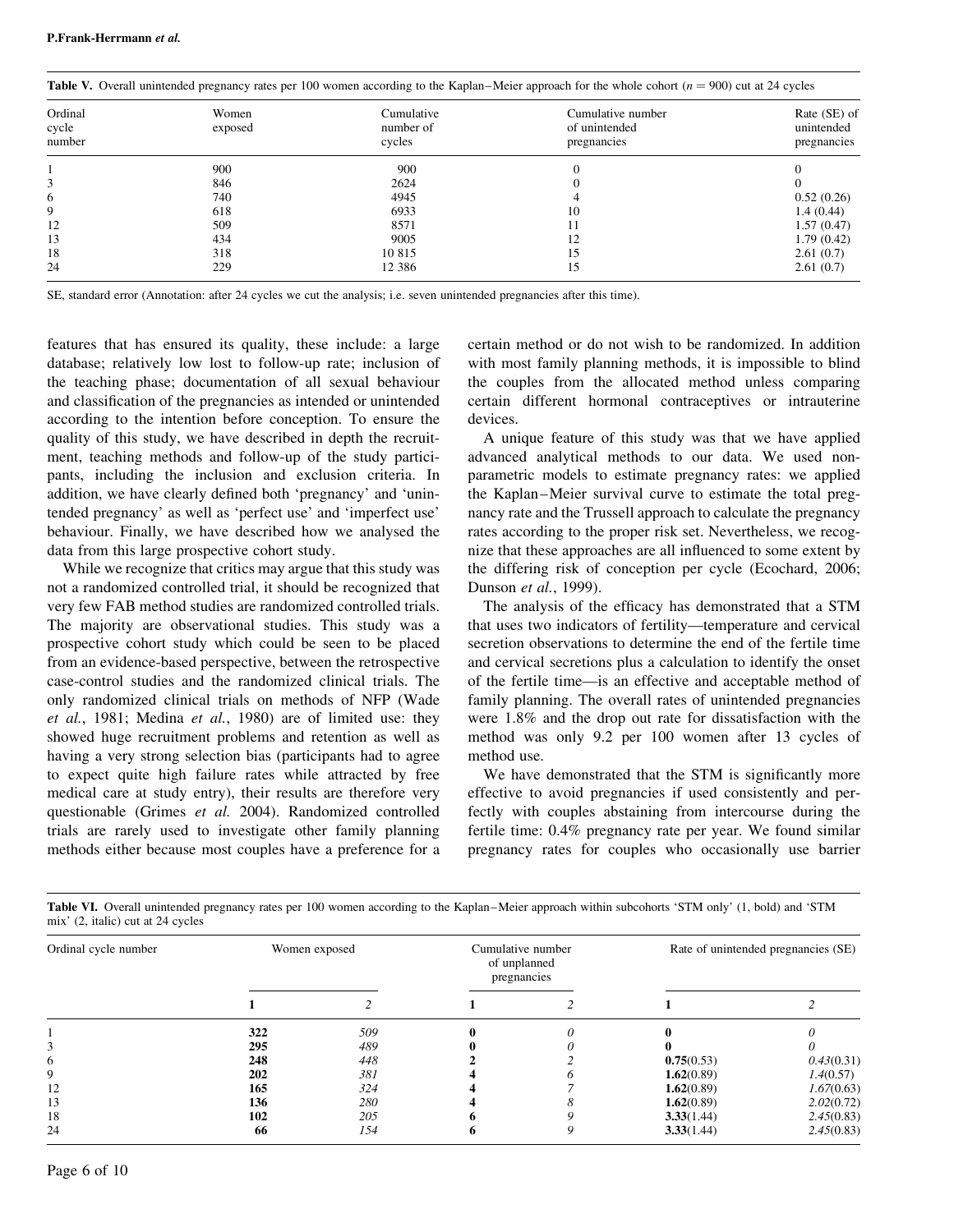

Figure 2. Comparison of the rates of unintended pregnancies per 100 women and their standard error between the group 'STM only' ( $\blacksquare$ ) and the group 'STM mix'  $(\triangle)$  at different cycle numbers using the Kaplan–Meier analysis.

methods, mainly condoms, during the fertile time as compared to couples who were abstinent. However, there were very few pregnancies in the two samples. We therefore barely had enough statistical power to evaluate the multivariate and adjusted effect of barrier methods for avoiding pregnancy.

The use-effectiveness rates  $(=$  total unintended pregnancy rates) compare very well with the results of the European study and with the interim results of the German database, and with the symptothermal subgroup of the Italian study (Frank-Herrmann et al., 1991; Barbato and Bertolotti, 1988; The European Natural Family Planning Study Groups, 1999). However, the two latter studies were still using the Pearl formula as statistical method. The previous International Rice Fairfield study, that used a NFP-method that preceded the STM, showed reasonable results for developed countries (Rice et al., 1981). The markedly high use-effectiveness rates of our data may partly be explained by the motivation of those couples and their teachers who agreed to participate in the study.

When comparing different methods of family planning, method effectiveness rates are more frequently quoted than the use-effectiveness rates which are strongly dependent on the selection of the study population. The fact that variations in study population make it more difficult to interpret the overall effectiveness of the FAB methods has been discussed in depth (Kambic, 1999).

For a contraceptive method to be rated highly efficient as the hormonal pill, it requires a method failure rate of less than one pregnancy per 100 women per year. Our method-effectiveness of 0.4% can be interpreted as one pregnancy occurring per 3250 cycles (assuming a 13 cycle year). We therefore maintain that the method effectiveness of the STM investigated in this study is comparable to the method effectiveness of modern contraceptive methods like oral contraceptives.

The authors were surprised by the high efficacy during additional barrier method use. We did not find any differences in pregnancy rates between STM only users and STM mix users. Obviously, couples with fertility awareness knowledge are more likely to use condoms more consistently in the fertile time. Most cited NFP studies do not report the quantity of additional barrier method use, yet we have learnt from the European study that it exists to a certain extent within all communities that use NFP methods.

|  |  |  |  | Table VII. Rates of unintended pregnancies per 100 women and year according to sexual behaviour during the fertile time |  |
|--|--|--|--|-------------------------------------------------------------------------------------------------------------------------|--|
|  |  |  |  |                                                                                                                         |  |

|                                                           | Cycles |       |                  | Unintended pregnancies    |                                 |                                 |
|-----------------------------------------------------------|--------|-------|------------------|---------------------------|---------------------------------|---------------------------------|
|                                                           | n      | $\%$  | $\boldsymbol{n}$ | $%$ per year <sup>a</sup> | 95% CI lower limit <sup>b</sup> | 95% CI upper limit <sup>b</sup> |
| Abstinence in the fertile time                            | 6022   | 34.14 |                  | 0.43                      | 0.05                            | 1.55                            |
| Protected intercourse in the fertile time                 | 4375   | 24.80 |                  | 0.59                      | 0.07                            | 2.13                            |
| Unprotected intercourse in the fertile time               | 2353   | 13.34 | 14               | 7.46                      | 4.15                            | 1.23                            |
| Unprotected and protected intercourse in the fertile time | 1183   | 6.71  |                  | 2.18                      | 0.27                            | 7.65                            |
| Genital contact or coitus interruptus in the fertile time | 1080   | 6.12  |                  | 1.20                      | 0.03                            | 6.50                            |
| No documented sexual behaviour                            | 2625   | 14.88 |                  | 0.49                      | 0.01                            | 2.72                            |
| Total                                                     | 17 638 | 100   | 22               | 1.61                      | 1.01                            | 2.43                            |

<sup>a</sup>Rate per 13 cycles and 100 women, calculated according to the formula  $100 \times (1 - (1 - P)^{13})$ ,  $P =$  probability per cycle (not displayed).  ${}^{\text{b}}\text{CI}$  = confidence interval, calculated out of the confidence intervals of the pregnancy rates per cycle (not displayed).

Page 7 of 10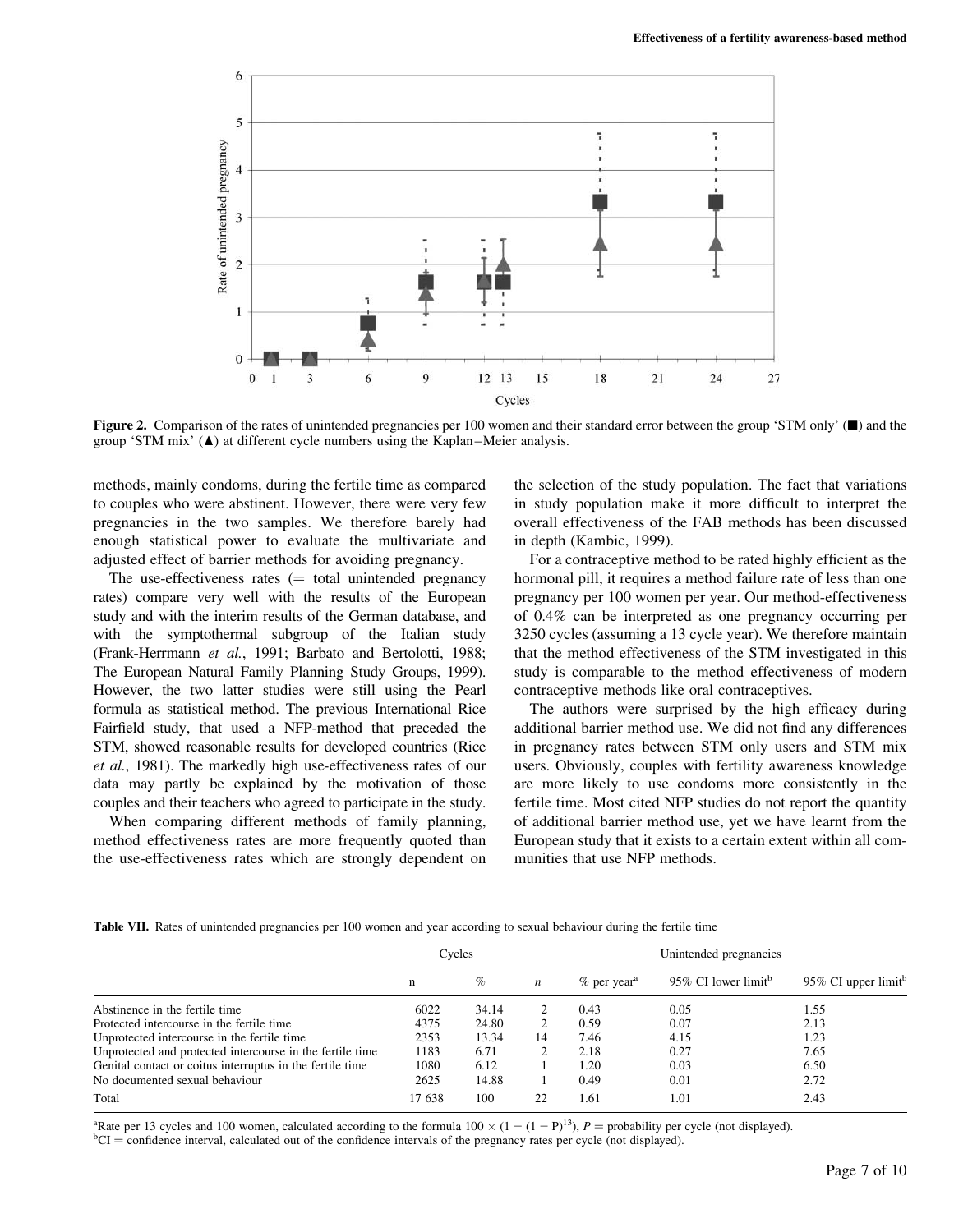

Figure 3. Rates of unintended pregnancies per 100 women and year with 95% confidence intervals in relation to sexual behaviour during the fertile time according to a modified 'perfect/imperfect-use' approach.

For the risk taking couples who had unprotected intercourse during the fertile time, the pregnancy rate increases up to 7.5% per year. We acknowledge that this is surprisingly low. However, one has to realize that the median fertile time determined by the STM is 13 days a cycle (less days after the first year). The potential fertile time is in fact longer than the actual physiological fertile time. Therefore, we recognize that some of the couples were practising conscious intelligent risk taking, i.e. no unprotected intercourse during the few highly fertile days and intercourse only occurred on days at the margins of the beginning and end of the fertile time that would be considered to be a relatively low fertile time. The pregnancy rates during the different days of the identified fertile time varied a lot according to their interval between the day of sexual intercourse and their distance to the estimated day of ovulation (Gnoth et al., 2003). To summarize, one cannot compare the pregnancy rate on possibly fertile days derived from couples who explicitly wanted to avoid a pregnancy and therefore practised 'intelligent risk taking'—with pregnancy rates derived from intention to get pregnant.

In addition, we acknowledge that the pregnancy rates during the teaching phase which included the first three cycles were shown to be as low as in the subsequent cycles. We suggest this may be attributed to the high quality training and supervision of the local STM teachers as well as the standardized teaching materials (Arbeitsgruppe NFP, 2004).

Our findings suggest that compared to other FAB methods, e.g. the Billings method, the Creighton model or other cervical secretion methods, a method such as the German STM that uses two indicators of fertility–cervical secretions plus a calculation to identify the onset of the fertile time and basal body temperature and cervical secretions observation to determine the end of the fertile time–is an effective and acceptable method of family planning (World Health Organization, 1981a,b and 1983). In the last two decades, several effectiveness studies have been carried out in developing countries (Thapa et al., 1990, Xu et al., 1994; Arevalo et al., 2004). We believe that the social setting and infrastructure to deliver the FAB methods in these countries is very different from that of the European countries and it is difficult to compare our results directly with these groups. We have therefore only considered studies carried out within the last 25 years within the developed world to compare our results with. There is only a small number of European effectiveness studies based on cervical secretion as a single indicator method, due to the fact that these single indicator methods are not used very frequently in Europe. It is interesting to note that in the WHO five-country study, the pregnancy rates of the 'Billings method' (cervical  $s$  secretion  $=$  single indicator) was much higher in the two industrial countries compared to the developing countries: in Ireland with 5.1 pregnancies per 100 women years and 9.4 in New Zealand (World Health Organization 1981a,b).

Pregnancy rates can also be biased if the studies include participants who are likely to have very low fertility, for example, if they include participants who are fully breastfeeding, or they can be biased downward if they include

| <b>Table VIII.</b> Dropout rates with their SE according to the Kaplan–Meier |
|------------------------------------------------------------------------------|
| analysis, cut at 24 cycles $(n = 900 \text{ women})$                         |

| Ordinal cycle<br>number | Rate of dropout for<br>dissatisfaction | Rate of lost to<br>follow-up |  |  |
|-------------------------|----------------------------------------|------------------------------|--|--|
|                         | 0.22(0.16)                             | 0.22(0.31)                   |  |  |
| 3                       | 1.02(0.34)                             | 0.80(0.59)                   |  |  |
| 6                       | 2.4(0.53)                              | 2.47(1.07)                   |  |  |
| 9                       | 4.39(0.74)                             | 3.95(1.39)                   |  |  |
| 12                      | 8.78(1.11)                             | 6.30(1.86)                   |  |  |
| 13                      | 9.20(1.15)                             | 6.73(1.94)                   |  |  |
| 18                      | 12.18(1.4)                             | 8.57(2.33)                   |  |  |
| 24                      | 16.12(1.74)                            | 10.87(2.92)                  |  |  |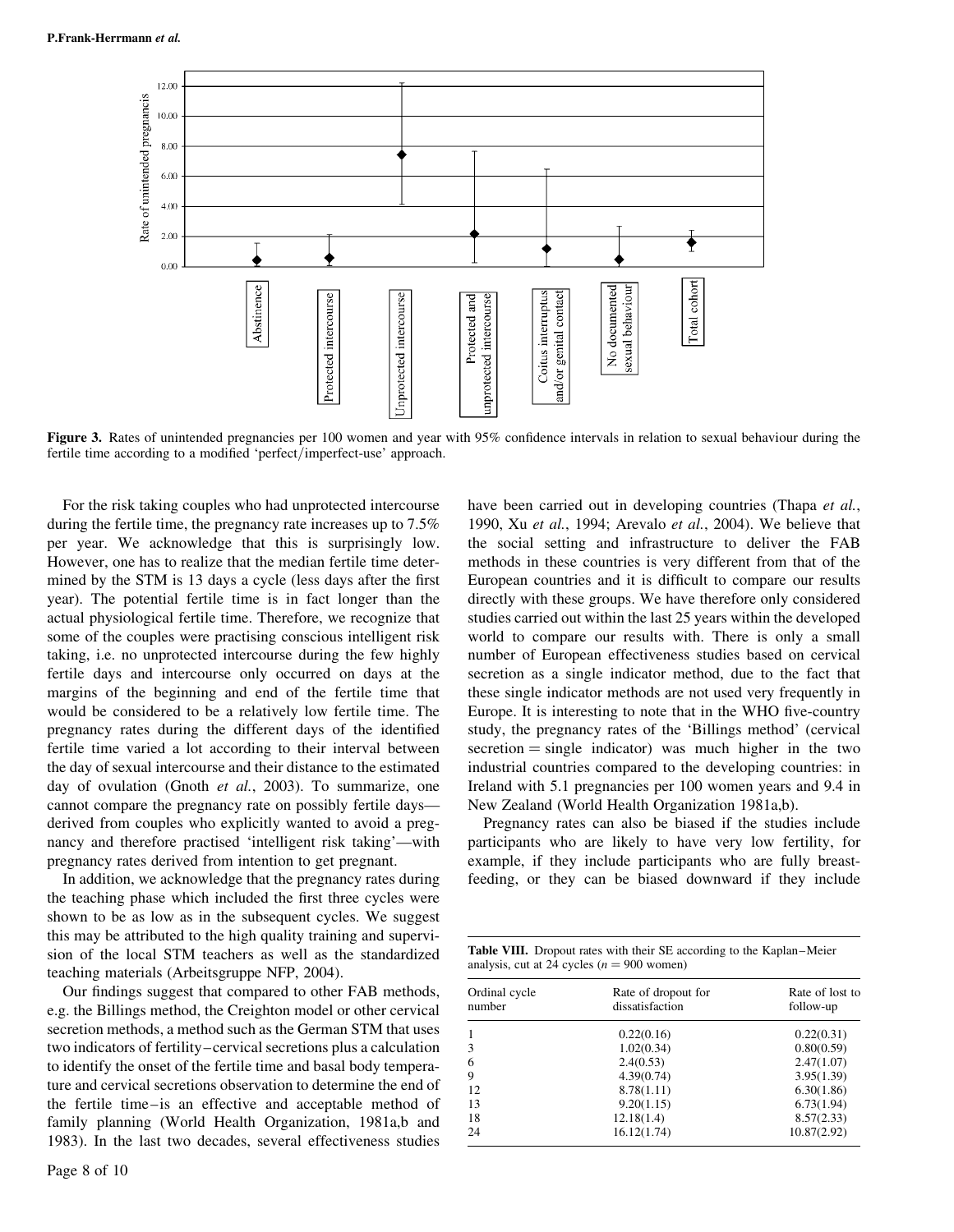

Figure 4. Quantitative development of the study population over time (the cohorts 'only' and 'mix' do not sum up to 'overall' because of 69 participants who did not report their sexual behaviour, see above).

those cycles from women who are trying to achieve a pregnancy, while excluding all the planned pregnancies from the unintended pregnancy data. (Hilgers and Stanford, 1998; Howard and Stanford, 1999). The Italian STM study had two groups of participants; one group used two parameters to determine the onset of the fertile time and the other group only observation of cervical secretions. The study found that all of the 12 method-related unintended pregnancies occurred in the group that used only cervical secretion rules to determine the onset of the fertile time (460 women, 8140 cycles). Studies that have investigated the efficacy of the hormonal kit Persona and the Computer thermometers have found that the effectiveness is not as high as double-check variation of the STM (Freundl et al., 2003).

# **Conclusions**

This is the first time that a large STM database has been established with sufficient detailed information on sexual behaviour. It enables the true method effectiveness for the STM to be calculated. Our results show that 0.4 unintended pregnancies occurred per 100 women years, if there was abstinence during the fertile time. In addition, our results showed that when barrier methods were used during the fertile time the rate of unintended pregnancies was not significantly different. The use-effectiveness of the method, i.e. the overall pregnancy rate was 1.8% after 13 cycles of use and the discontinuation rate due to dissatisfaction with the STM was only 9.2 per 100 women after 13 cycles; this demonstrates a fairly good acceptability of a FAB method that uses two indicators of fertility–cervical secretions plus a calculation to identify the onset of the fertile time and temperature and cervical secretion observations to determine the end of the fertile time.

#### Acknowledgements

The authors cordially thank Silvia Heil-Schlehuber, NFP study centre, for her assistance in the follow-up procedures and her valuable comments.

# References

Arbeitsgruppe NFP (2006) Natürlich und sicher. 8th edn. Trias, Stuttgart.

- Arevalo M, Jennings V, Nikula M and Sinai I (2004) Efficacy of the new TwoDay Method of family planning. Fertil Steril 82,885–892
- Barbato M and Bertolotti G (1988) Natural Methods for fertility control: a prospective study. Int J Fertil Suppl, 48–51.
- De Leizaola-Cordonnier A (1995) Natural family planning effectiveness in Belgium. Adv Contracept 11,165–172.
- Dunson DB, Baird DD, Wilcox AJ and Weinberg CR (1999) Day-specific probabilities of clinical pregnancy based on two studies with imperfect measures of ovulation. Hum Reprod 14,1835–1839.
- Ecochard R (2006) Heterogenity in fecundability studies: issues and modelling. Stat Methods Med Res 15,141–160.
- Fehring RJ, Lawrence D and Philpot C (1994) Use effectiveness of the Creighton model ovulation method of natural family planning. J Obstet Gynecol Neonatal Nurs 23,303–309.
- Frank-Herrmann P, Freundl G, Baur S, Bremme M, Döring GK, Godehardt E and Sottong U (1991) Effectiveness and acceptability of the symptothermal method of natural family planning in Germany. Am J Obstet Gynecol 165,2052–2054.
- Freundl G, Godehardt E, Kern PA, Frank-Herrmann P, Koubenec HJ and Gnoth Ch (2003) Estimated maximum failure rates of cycle monitors using daily conception probabilities in the menstrual cycle. Hum Reprod 18,2628–2633.
- Gnoth C, Bremme M, Klemm R, Frank-Herrmann P, Godehardt E and Freundl G (1999) Research and quality control in natural family planning with relational database systems. Adv Contracept 15,375–380.
- Gnoth C, Frank-Herrmann P, Schmoll A, Godehardt E and Freundl G (2002) Cycle characteristics after discontinuation of oral contraceptives. Gynecol Endocrinol 16,307–317.
- Gnoth C, Godehardt D, Godehardt E, Frank-Herrmann P and Freundl G (2003) Time to pregnancy: results of the German prospective study and impact on the management of infertility. Hum Reprod 18,1959–1966.
- Gomes I and Congdon D (1988) The natural family planning programme in Bangladesh. Int J Fertil 33,52–53.